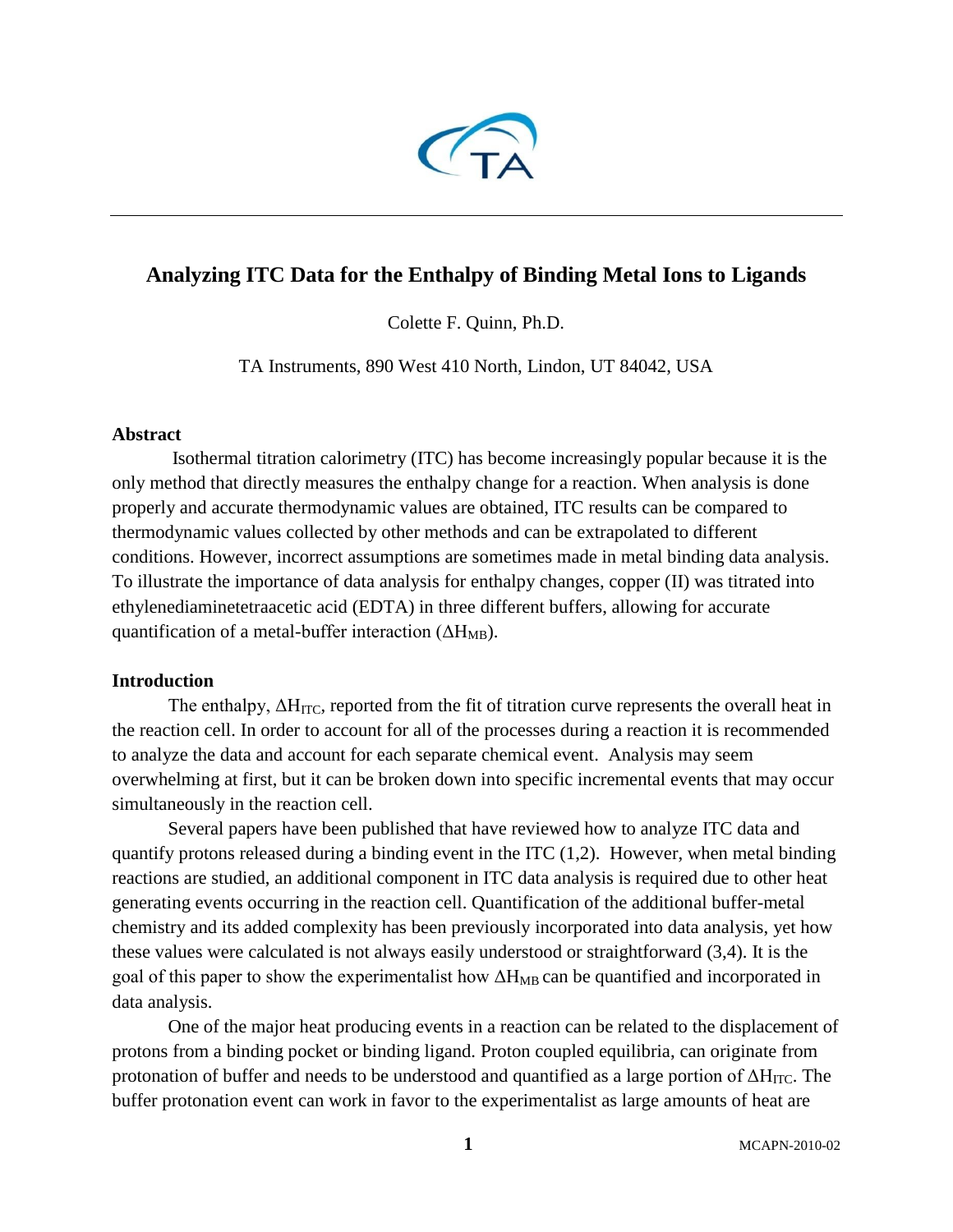recorded for reactions that would otherwise produce minimal or non-detectable amount of heat. In order to be able to quantify the event, the reaction buffer needs to be vaired. At least two different buffers should be used under identical reaction conditions. This addresses the proton coupled equilibria problem but requires that the proton-buffer and metal-buffer interactions, as quantified by  $\Delta H_{HB}$  and  $\Delta H_{MB}$ , be known. It is also important to note that  $\Delta H_{MB}$  is not the heat of dilution – this is a different quantity that also must be measured and subtracted from the raw data.

Data analysis begins by listing the components that make up the overall binding enthalpy,  $\Delta H_{\text{ITC}}$ , which comes from fitting the data (equation 1).

$$
mMB + nHL \geq mML + nHB
$$
 [equation 1]

Scheme 1 is a simple model for a 1:1 interaction, but more complex model can be built into the simple model to account for the chemistry occurring in the reaction cell by adding additional equations. The first reaction in scheme 1 is typically the reaction of interest, metal (*M*) binding to ligand (*L)*.

|                                 | Enthalpic                                  |  |
|---------------------------------|--------------------------------------------|--|
| Reaction                        | Designation                                |  |
| $mM + L \rightleftharpoons mML$ | $m \Delta H_{ML}$ , $K_{ML}$ <sup>m</sup>  |  |
| $mMB \geq mM+B$                 | $-m\Delta H_{MB}$ , $K_{MB}$ <sup>-m</sup> |  |
| $n(H + B \rightleftarrows HB)$  | $n\Delta H_{HR}$ , $K_{HR}^n$              |  |
| $H_nL \nightharpoonup L + nH$   | $-n\Delta H_{HI}$ , $K_{HI}$ <sup>-n</sup> |  |

**Scheme 1. Set of coupled reactions for a metal (M) binding a ligand (L);** *m* **is the number of metals that bind the ligand and** *n* **is the number of protons that are released for this binding process.**

All of these reactions listed in the above scheme can be condensed and described in the following equation:

$$
\Delta H_{\text{ITC}} = m \times (\Delta H_{\text{ML}} - \Delta H_{\text{MB}}) + n \times (\Delta H_{\text{HB}} - \Delta H_{\text{HL}})
$$
 [equation 2]

The enthalpies in equation 2 represent each individual interaction, the metal-ligand interaction, the metal-buffer interaction, the buffer-proton interaction and the proton-ligand interaction. Although many standard enthalpic values ( $\Delta H_{HB}$  and  $\Delta H_{HL}$ ) can be found in the NIST thermodynamic table, the  $\Delta H_{MB}$  value is often not listed (5). For some metals,  $K_{MB}$ , is listed, meaning that it is already accepted that there is a measurable interaction between metal and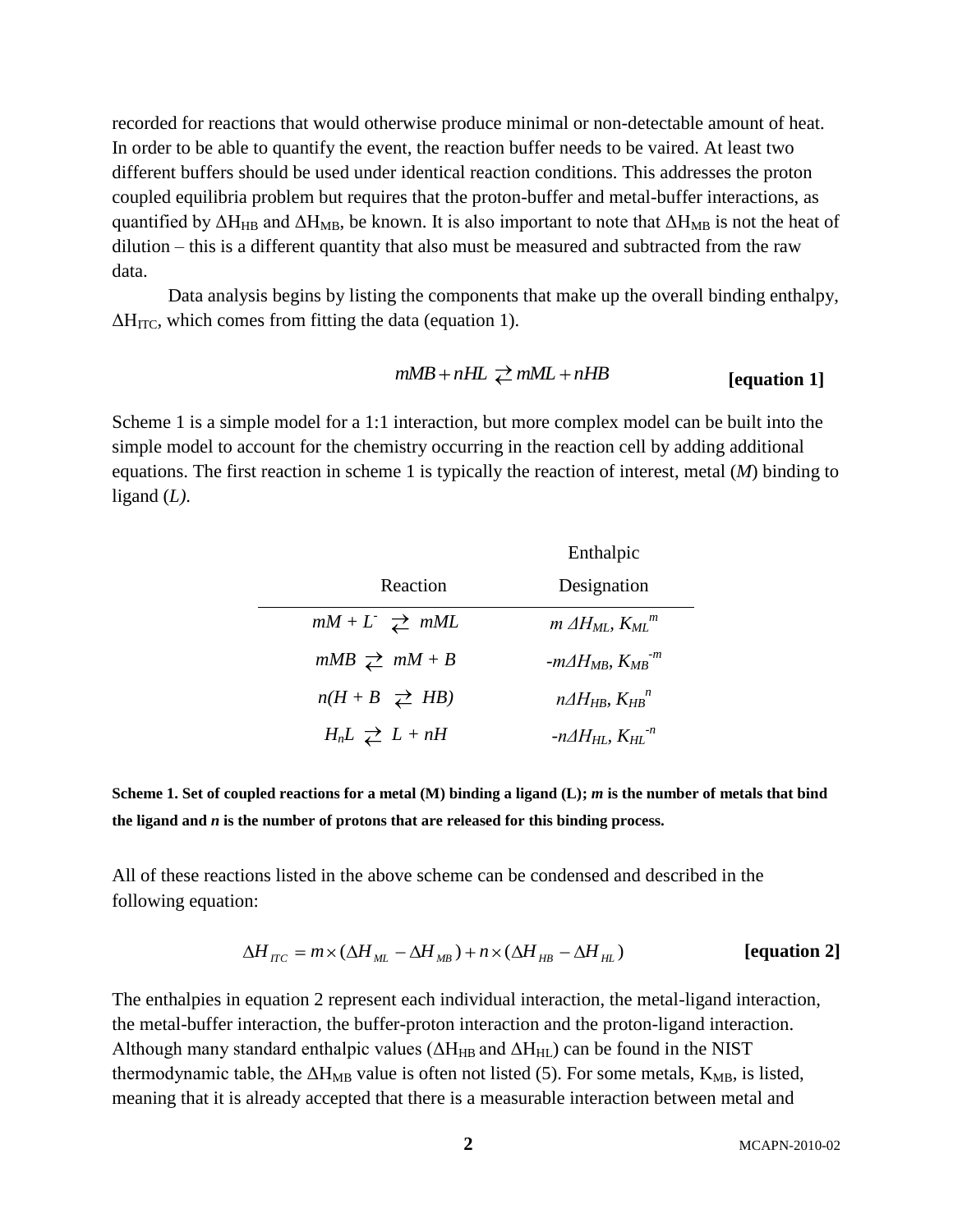buffer. Not accounting for the heat associated with this can lead to overestimating or underestimating  $\Delta H_{ML}$ , depending on which buffer is used in the experiment. This error can be quantified and visualized when calculating the number of protons that are released or absorbed in a binding reaction, and the significance of this factor is evaluated later in this note.  $\Delta H_{MR}$  can be determined by a simple titration using the ITC, but it is important to use a simple well-defined situation such as a metal, M, binding to EDTA, which has a well-established constant  $\Delta H_{ITC}$ prior to the binding inflection.

#### **Experimental**

All ITC measurements were performed in the TA Instruments® standard volume nanoITC with a gold cell and carried out at 25ºC while stirring at 350 rpm. The 100 mM buffer solutions of Tris, HEPES, and imidazole were adjusted to have identical ionic strength and pH ( $\mu$ )  $= 0.1$  M and pH =7.4). A background titration, where CuSO<sub>4</sub> in each buffered solution was titrated into the same buffer and subtracted from each of the data sets. Each titration of 1.60 mM  $Cu<sup>2+</sup>$  into 0.10 mM EDTA in each buffer was repeated 3 times. All data fitting was done using NanoAnalyze software and the proton released plot was created using Excel  $^{\circledR}$ .

#### **Results and Analysis**

Figure 1 shows an ITC thermogram for  $Cu^{2+}$  binding to EDTA in three different buffers at pH 7.4. The particular set of reactions that are occurring in the reaction cell when  $Cu^{2+}$  is titrated into EDTA are shown in equation 3 and written out in long form in scheme 2.

$$
\Delta H_{\text{ITC}} = \Delta H_{\text{M-EDTA}} + n_3 \Delta H_{\text{H-Buffer}} - \Delta H_{\text{M-Buffer}} - n_1 \Delta H_{\text{H-EDTA}} - n_2 \Delta H_{\text{H}_2-\text{EDTA}}
$$
 [equation 2]

Protons released,  $n_1$ ,  $n_2$  and  $n_3$ , take into consideration the percentage of each species in solution, where  $n_3 = n_1 + n_2$ , which depends on the pK<sub>a</sub>'s of EDTA.

| Reaction                                                   | n    | <u>∆H (kJ/mol)</u> |
|------------------------------------------------------------|------|--------------------|
| $Cu^{2+} + EDTA^{4-} \geq CuEDTA^{2-}$                     |      | $-34(5)$           |
| $EDTAH^3$<br>$\overrightarrow{c}$ $EDTA^4 + H^+$           | 0.95 | $-23(5)$           |
| $\overrightarrow{c}$ $EDTA^{4} + 2H^{+}$<br>$EDTAH_2^{2-}$ | 0.05 | $-40(5)$           |
| $CuBuffer^{2+}$<br>$\overrightarrow{c}$ $Cu^{2+}$ + Buffer |      |                    |
| $H^+$ + Buffer<br>$H\mathcal{B}$ uffer <sup>+</sup>        | 1.05 | NIST(5)            |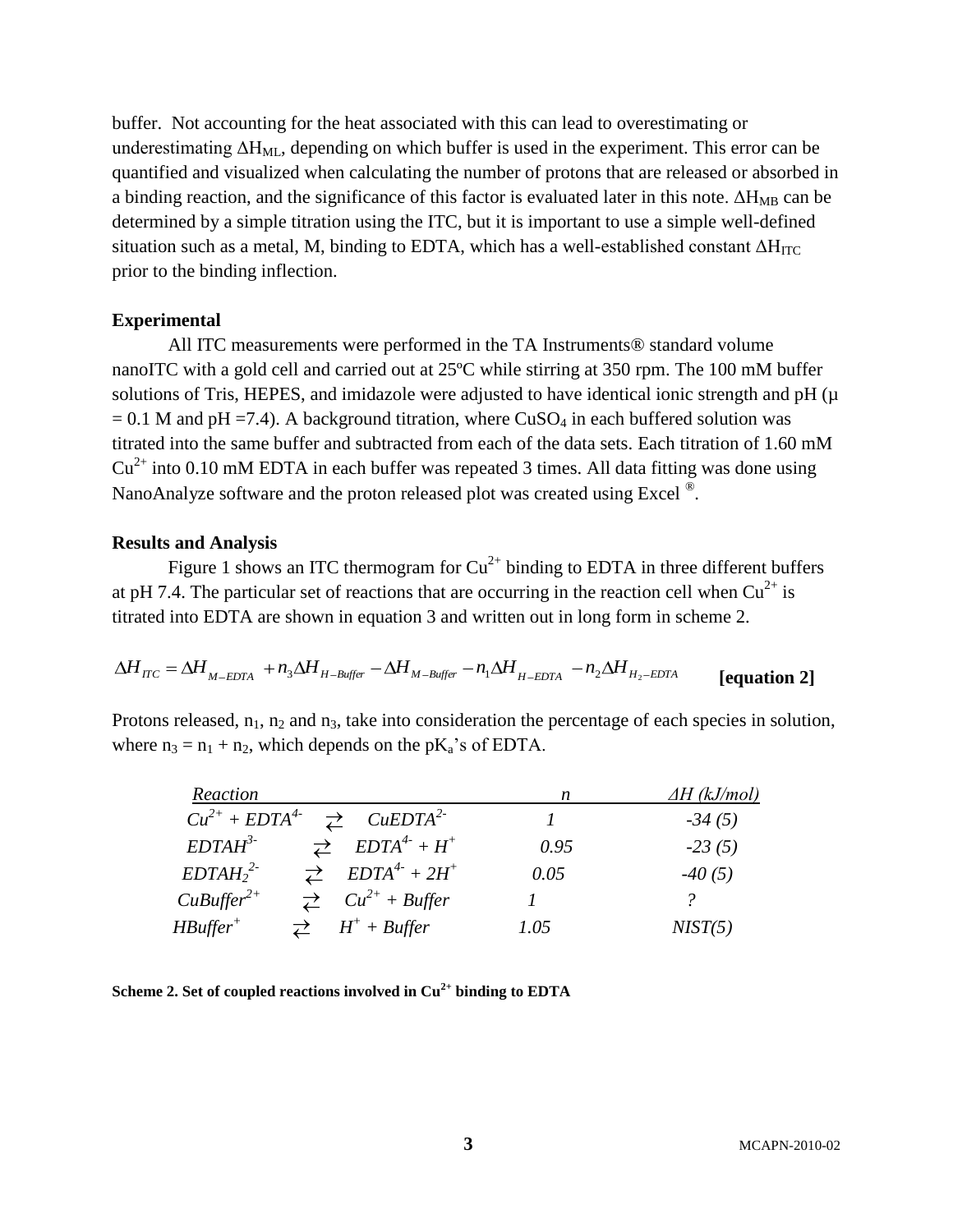

As seen in the Scheme 2, protons are displaced from EDTA when  $Cu<sup>2+</sup>$  binds. To experimentally determine the number of protons being displaced, ITC data is collected in at least two buffers under identical conditions. Rearrangement of equation 2 into equation 4 and plotting  $\Delta H_{\text{ITC}} + \Delta H_{\text{Cu-Buffer}}$  versus  $\Delta H_{\text{H-Buffer}}$  gives a linear relationship with a slope of n<sub>3</sub>, total protons released. At pH 7.4, 1.05 H<sup>+</sup> should be released from EDTA upon  $Cu^{2+}$  binding this chelator.

$$
\Delta H_{\text{TC}} + \Delta H_{\text{M-Buffer}} = n_3 * \Delta H_{\text{H-Buffer}} + (\Delta H_{\text{M-EDTA}} n_1 * \Delta H_{\text{H-EDTA}} - n_2 * \Delta H_{\text{H}_2 - \text{EDTA}}) \text{ [equation 4]}
$$

It is common for a colormetric change to be seen when  $Cu^{2+}$  is coordinated to a ligand and this color change is seen when  $Cu^{2+}$  is prepared in Tris or imidazole buffers. A colormetric change is not seen when  $Cu^{2+}$  is dissolved in HEPES buffer and may be assumed that HEPES does not interact with the metal. However, this assumption that HEPES does not interact with  $Cu^{2+}$  appears to be incorrect as the enthalpy for  $Cu^{2+}$  binding to EDTA stated in the literature does not match the enthalpy collected using ITC. The HEPES-Cu<sup>2+</sup> interaction is further validated when the number of protons is calculated and compared to the expected protons released upon binding. If the calculated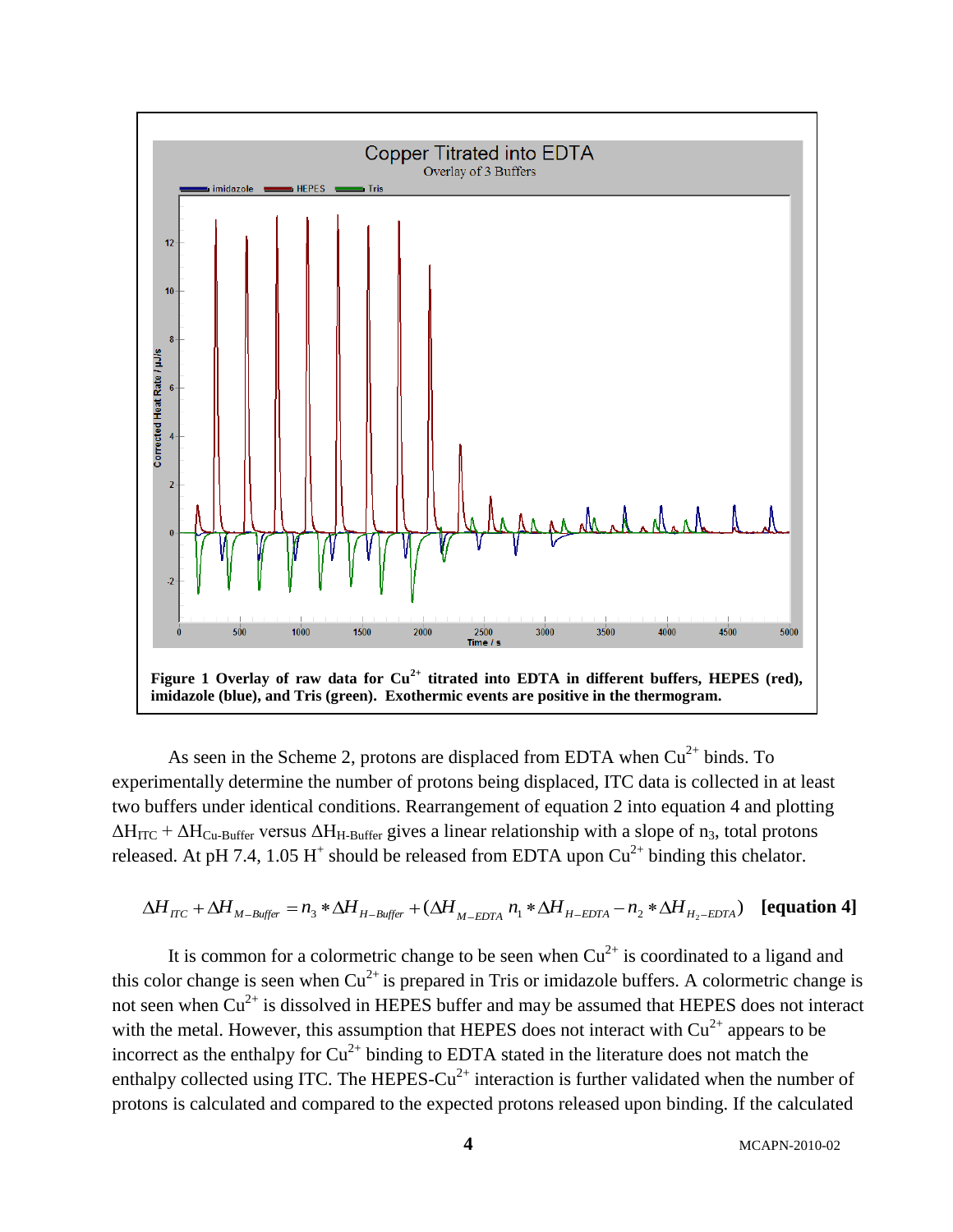$\Delta H_{\text{Cu-HEPES}}$  is not accounted for when calculating the number of protons involved in this binding reaction, the value is underestimated by the slope  $(0.80 H<sup>+</sup>)$  of the plot shown in Figure 2A. When  $\Delta H_{\text{Cu-HEPES}}$  is taken into consideration, the number of experimental protons released, 1.05 H<sup>+</sup>, equals the theoretical number of protons released in the experiment.

The calculated enthalpies for each buffer are:  $\Delta H_{Cu-HEPES} = 6.4 \text{ kJ/mol}$ ,  $\Delta H_{Cu-Tris} = -71 \text{ kJ/mol}$ , and  $\Delta H_{Cu-imidazole} = -54 \text{ kJ/mol}$ . These values can then be applied to experiments that involve Cu<sup>2+</sup> binding any other type of ligand and independent values of buffer contributions can be reported.